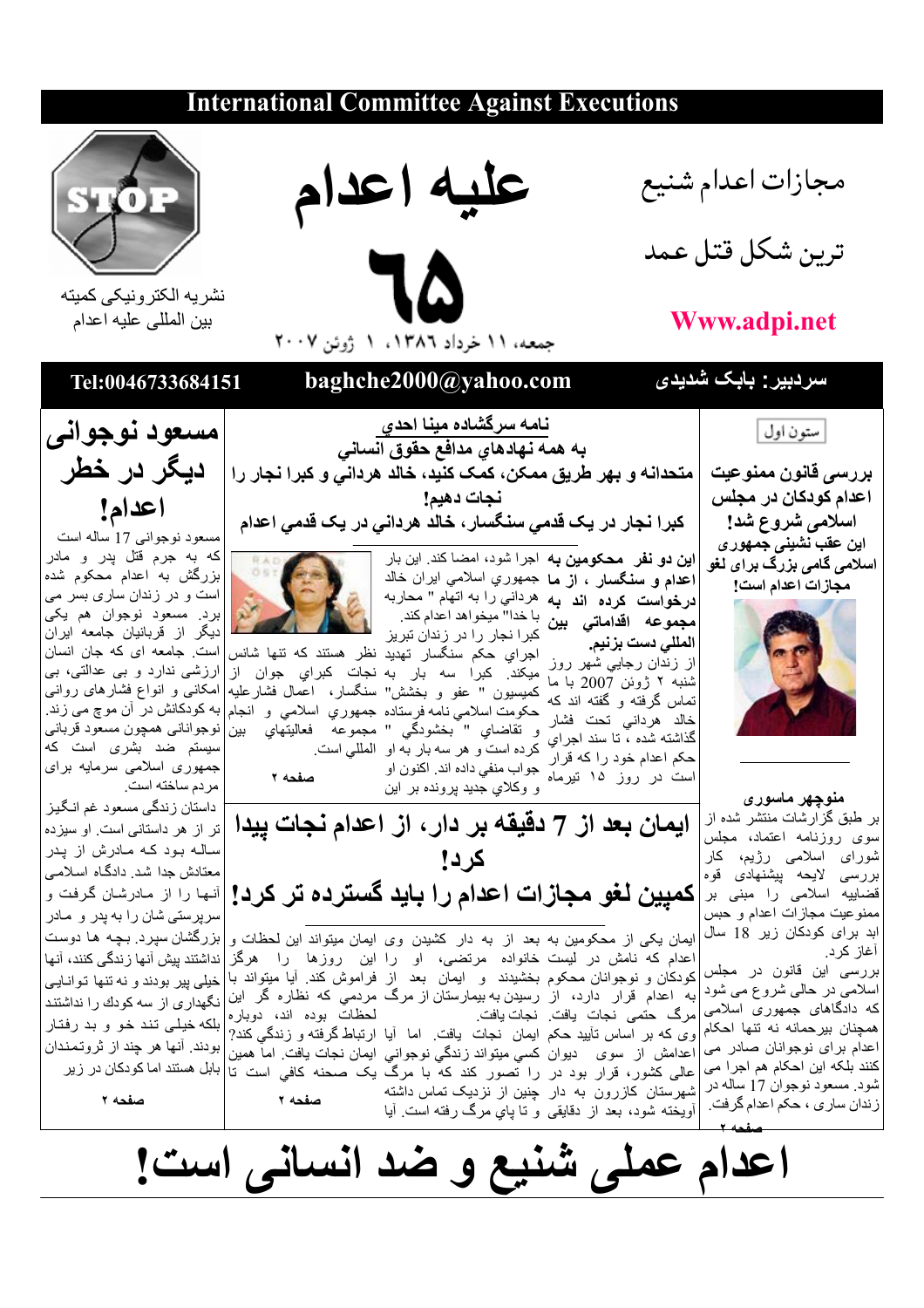| جمعه، ۱۱ خرداد ۱۳۸٦                                                                                                                                                                                                                                                                                                                                                                                |                                                                                                                                                                                                                                                                                                                                                                                                                                                                                            | عليه اعدام                                                                                                                                                                                                                                                                                                                                                                                                              |                                                                                                                                                                                                                                                                                                                                                                                                                                                |                                                                                                                                                                                                                                                                                                                                                                                                                      |
|----------------------------------------------------------------------------------------------------------------------------------------------------------------------------------------------------------------------------------------------------------------------------------------------------------------------------------------------------------------------------------------------------|--------------------------------------------------------------------------------------------------------------------------------------------------------------------------------------------------------------------------------------------------------------------------------------------------------------------------------------------------------------------------------------------------------------------------------------------------------------------------------------------|-------------------------------------------------------------------------------------------------------------------------------------------------------------------------------------------------------------------------------------------------------------------------------------------------------------------------------------------------------------------------------------------------------------------------|------------------------------------------------------------------------------------------------------------------------------------------------------------------------------------------------------------------------------------------------------------------------------------------------------------------------------------------------------------------------------------------------------------------------------------------------|----------------------------------------------------------------------------------------------------------------------------------------------------------------------------------------------------------------------------------------------------------------------------------------------------------------------------------------------------------------------------------------------------------------------|
| فرا می خواند تا از مسعود،<br>دفاع كنند و خواهان لغو حكم<br>اعدام او شوند. بهر طريق<br>ممکن که می توانید از کمپین<br>" اعدام كودكان را متوقف<br>كنيد" حمايت كنيد. به سايت<br>این کمپین مراجعه کنید و<br>بیانیه ها، قعطنامه ها و پتیشن<br>را امضاء كنيد.<br>كميته بين المللي عليه اعدام<br>2007/05/24<br>http://<br>www.stopchildexecut<br>ions.com<br>www.adpi.net<br>manochermaso-<br>ri@yahoo.com | او خودش را به پلیس معرفی<br>میکند و دادگاه اسلامبی او را<br>به جرم قتل محکوم بـه اعدام<br>كرده است. اين اتفاق شش ماه<br>پیش ر خ داده است.<br>كميته بين المللي عليه اعدام<br>خواهان لغو فوري حكم اعدام<br>مسعود است مسعود را باید<br>معالجه كرد. بايد امكانات<br>پزشکی و روانپزشکی در<br>اختیار وی قرار داد نا شاید<br>بشود، بخشی از زخمهایی که<br>روان این کودک خورده<br>است، در مان گردد. کمیته بین<br>المللى عليه اعدام مدافعان<br>حقوق کودک و حقوق بشر و<br>جامعه مدرن و مترقبي دنيا را | آزارش می دهند و میخواهند<br>كه او را از خانه بيرون كنند.<br>مسعود از خودش دفاع میکند<br>و می گوید که جایی را ندارد<br>که برود اما پدر و مادر<br>بزرگش بـه او و بـه مـادرش<br>فحاشي ميكردند و با حرفهاي<br>زشت و رکیك او را عصببى<br>کرده بودند. او دیگر اختیار<br>از دستش خـارج شده بـود بـا<br>چاقو به پدر و مـادر بزرگش<br>او ميگويد نفهميدم به چه<br>كاري دست زده ام تا اينكه<br>خودم را در بیمارستان دیدم.          | قرار دهند که مادرتان زن<br>خوبي نيست و غيرو ٍ مسعود<br>در سنين بلوغ بود و اين<br>وضعیت و این رفتار ها کاملا<br>او را داغان كرده بود. مسعود<br>در شانزده سالگی تحت این<br>فشارها دو بار دست به<br>خودكشي زد، اما خوشبختانه<br>زنده ماند. او دیگر درس<br>نميخواند و به مدرسه<br>نميرفت تا دير وقت در<br>خیابانها پرسه میزد و دوست حمله میکند و أنها را میکشد.<br>نداشت به خانـه برگردد. يك<br>شب وقتي به خانه رسيد أنها<br>منتظرش هستند و اذیت و | مسعود نوجوان <i>ی</i> دیگر<br>فشار های مادی شدید قرار<br>داشتند و مداوم به أنـها میگفتند<br>كه ما نمي توانيم به شماها<br>برسيم، چرا مادرتان طلاق<br>گرفته و شدیدترین فشار های<br>روحے را بر کودکان<br>میأوردند.<br>مسعود نمیتوانست مادرش را<br>ببيند. مدتى بعد مادرشان<br>مجبور شد با مردی که بیست<br>سال از خودش بزرگتر بود<br>ازدواج كند. اين بهانه اي<br>برای مادر و پدر بزرگ شده<br>بود تا مسعود را تحت فشار     |
| کو دکان و نوجو انان پر ده سياه<br>دیگر ي از جنايتکار ي خود ر ا<br>به نمایش گذاشته است، باید با<br>اعتراضات جهانبي عليه حود<br>مجبور شود در مقابل این<br>اعتراضات زانو زده و احکام<br>اعدام كودكان و نوجوانان  و<br>قانون قتل كودكان را فورا<br>ملغي كند!<br>كمبته ببن المللى<br>علبه اعدام<br>2007/05/31                                                                                           | هزار نامه از طرف مردم<br>انسان دوست و مدافع كميين<br>از سراسر جها <i>ن ع</i> ليه<br>حکومت جنایتکار اسلامی<br>روانه كرد. كميته بين المللي<br>به سهم خود تلاش خواهد كرد<br>که کمپین را گسترده تر به<br>پیش ببرد. ما از همه مردم<br>شریف دنیا می خواهیم که به<br>اين كمپين بپيوندند. پيتيش<br>كمپين "اعدام كودكان را<br>متوقف كنيد" را امضاء كنيد<br>و لینک أن را به روابط<br>خودتان ارسال كنيد جمهوري<br>جنایت اسلامی که با قتل                                                              | مختلفی است که نظر مشترک<br>انسان <sub>ع</sub> ی اش <b>ل</b> غو قانون<br>مجازات اعدام و بویژه اعدام<br>كودكان است. در ميان اينها<br>صدها نماينده احزاب و<br>پارلمانهای اروپایی، کانادایی<br>و دیگر کشورها وجود دارد.<br>تنها در کشور سوئد بیش از<br>صد نماینده پارلمان امضاء<br>كر ده اند.<br>در شرایطی که مجلس<br>اسلامی قانون لغو مجازات<br>اعدام کودکان را در دستور<br>دارد باید این کمیین را<br>گسترده تر کرد و صدها | بررسي لغو مجازات اعدام<br>برای کودکان و نوجوانان<br>زیر 18 را در دستور<br>گذاشت. كمپين جهاني لغو<br>مجازات اعدام كودكان كه به<br>صورت گسترده به پیش می<br>رود، توانسته است توجه و<br>حمایت بسیاری را جلب کند.<br>پیتیشن کمپی <i>ن ر</i> ا بیش از<br>6100 نفر تا به امروز<br>امضاء كرده اند. اين امضاء<br>ها از سراسر دنیا، از برزیل،<br>کانادا، امریکا، ایران و اروپا<br>گرفته تا کشورها <i>ی</i> دیگر<br>آسیا، متعلق به انسانها <i>ی</i>      | ايمان بعد از 7 دقيقه<br>همگان موجی از نفرت و<br>انزجار را روانه حکومت<br>فاشیست حاکم بر ایران کنند.<br>همز مان با نجات ايمان، اعدام<br>كودكان و نوجوانان ادامه<br>دارد و دادگاه های جمهوری<br>اسلامی احکام اعدام دیگری<br>صادر كردند. سعيد كمبرزي<br>هفده ساله در بلوچستان، یک<br>هفته قبل ، وحشيانه اعدام<br>شد <sub>.</sub><br>شد.<br>در كنار اين اعدام ها، مجلس<br>جنایتکاران حاکم بر ایران،<br>مجلس حکومت اسلامي |
| تلفن کردن از سلول مرگ و<br>شنيدن صداي محكومين به<br>اعدام و سنگسار، براي اينکه<br>كمكشان كنيم، يك پديده<br>منحصر بفرد است. پدیده ای<br>دردناک و بسیار سخت و در<br>عين حال اين تلفنها و<br>نلرزيدن صداي محكومين به<br>اعدام و سنگسار، بیانگر<br>اعتماد و امید أنـهـا بـه مـا و<br>مدافعین حقوق انسانسی است.<br>بيانگر قدرت جنبش عليه قتل<br>عمد دولتي است مردم و<br>خود زندانیان به عینه دیده       | نامه سرگشاده مینا احدي<br>هردانی به آتهام<br>خالد<br>هواپیماربایی به قصد فرار از<br>ایران دستگیر و محکوم به<br>اعدام شد و اكنون با " جرم"<br>محاربه با خدا میخواهند<br>اعدامش کنند. و کبرا مادر<br>چهار فرزند است. او که<br>دیپلمه و اهل سنندج بود، بعد<br>از ازدواج، تحت فشار همسر<br>معتادش مجبور به تن فروشي<br>شده و اکنون به " جرم"<br>رابطه جنس <i>ی</i> خارج از<br> ازدواج ميخواهند سنگسارش                                                                                         | زبان، انگلیسی زبان و<br>زبانهای دیگر، قوه قضایی<br>جمهوری اسلامی لایحه ای<br>برای منع احکام اعدام و<br>حبس ابد نوجوانان به مجلس<br>اسلامی تحویل داد. در طول<br>زمانی که مجلس اسلامی<br>جمهوري اسلامي به بررسي<br>و تصويب اين قانون مبادرت<br>دارد بايد كمبين "اعدام<br>كودكان را متوقف كنيد" را<br>هر چه گسترده تر کرد و با<br>فشار های بین المللی به مجلس<br>اسلامی، از هرگونه مانع                                    | اعدام خود نشسته اند.<br>در ماه فوریه سال 2007<br>میلادی، مینا احدی از طرف<br>كميته بين المللي عليه اعدام و<br>نازنين افشين جم، كمپين<br>گسترده ای علیه اعدام<br>نوجوانان در ایران شروع<br>کردند که در مدت کوتاهی به<br>یک کمپین ق <i>وی</i> و جهانی<br>تبدیل شد. هزاران نفر در<br>سراسر دنیا از این کمپین<br>حمايت كردند. صدها نماينده<br>پارلمان اروپا، سوئد، نروژ و<br>كانادا، حمايت خود را از اين                                           | بررسی قانون ممنوعیت<br>جوانی به اسم امین بعد از<br>هفت دقیقه بالای چوبه دار،<br>از سوی خانواده مقتول<br>بخشیده شد و از مرگ نجات<br>بیدا کرد <sub>.</sub> اما جوانبی دیگر در<br>بلوچستان به نام سعید که فقط<br>17 سال داشت، در همین<br>هفته بیش به طناب دار سیرده<br>شد و جان خود را از دست<br>داد. این برونده جنایات<br>جمهوری اسلامی در همین<br>هفته گذشته است. در<br>زندانهای رژیم بر طبق اسناد                    |

| کنند.

|انجام اقدامات فوري براي

|نجات جان آنها هستند ِ

رسمی، 34 نوجوان و بر کمپین اعلام کرده اند بعد از تراشی مجلس اسلامی در

۔<br>طبق گزارشات شفاهی چهار ماه فعالیت گسترده این مقّابل تصویب این قانون<br>وکلای ایران، صدها نوجوان کمپین، برپایی تظاهرات، جلوگیری کرد<sub>. م</sub>ی توان و باید

حکم اعدام گرفته اند که در متینگ، سمینار و مصاحبه در یک همبستگی سراسری

زندانهای سراسر کشور، به ً های مینا احدی، نازنین افشین عقب نشینهای بیشتری را به

انتظار کشنده اجرای حکم جم و من با مدیای فارسی جمهوری اسلامی تحمیل نمود<sub>.</sub>

اند، اگر ما تلاش کرده و در خطر جان این دو نفر را ایران و در دنیا اعتراض |تهدید میکند<sub>.</sub> وکلا*ي پرونده و* کرده ایم، اگر ما میتینگ و |خانواده این دو نفر، خواهان تظاهرات راه انداخته وبا

 $\leftarrow$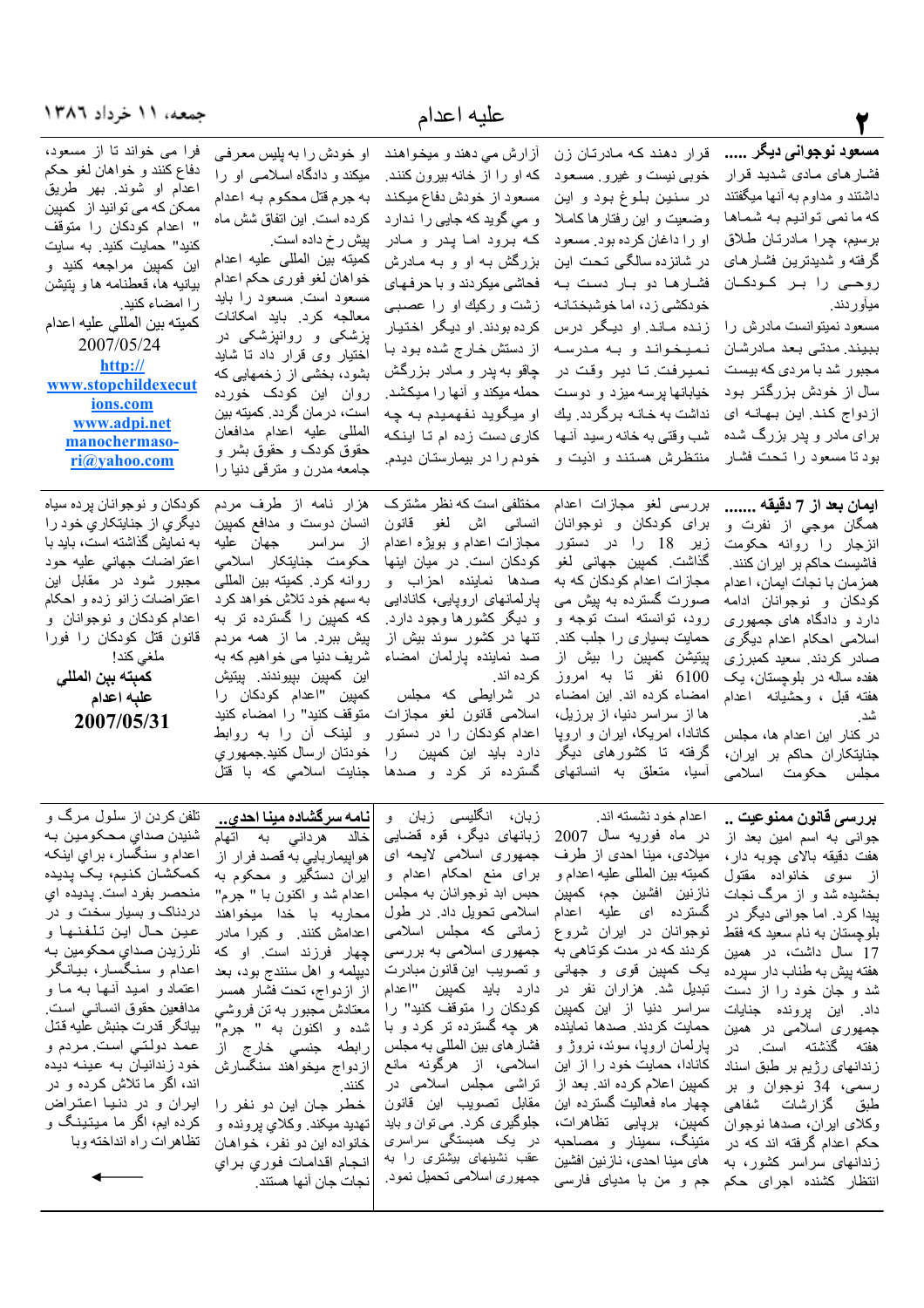## ۳<br>سنگسار دعا به راستی که روح انسانیت را جریحه دار کرده است!

منوچهر ماسوری

بود که یکبار دیگر داستان سنگسار تأثیر روحی و روانی سنگسار دعا بر جامعه بشری و انسانهای که فیلم دعا را از گلوی بغض کرده اینان می سنگسار را مشاهده کرده اند، بسیار شنيدم. دوست عزیزی از کردستان گزارشی گويا است حكس العمل اين انسانهاي در رابطه با انعکاس و تأثیر سنگسار شریف نشان از عمق بیدار انسانیت دار د. نشان از تنفر و انز جار انسانیت دعا بر خودش و مردم برا*ی* من فرستاده است که در این جا خلاصه از این بربریت و وحشیگر *ی* است. از آن را می آورم.<br>دوست گرامی آ- ای تحت تیتر "زن من شخصـاً توان ديدن فيلم ر1 نداشتم. در طول زندگی ام صحنه های بسیار وحشتناکی دیده ام که أثارش بر روح کشی ممنوع" می نویسد: خبر بسیار

داغ، تراژدی و تکان دهنده بود، باید و روانم برجا مانده است. ترس از خود را به جای این دختر نگون بخت این که کلیس کنم و دیگر توان بلند قرار دهي و به درونت رجوع كني تا شدن نداشته باشم، اجازه نداد كه فيلم ذره ای حس کن<sub>ی</sub> چقدر وحشتناک و را نگاه کنم. اما انسانها بیشماری این ترسناک است که این چنین آدم در بین فیلم را دیدند و بسیاری از أنان از عده ای خون خوار و گرگ صفت خواب و خوراک و زندگی افتادند. گرفتار شود و ذره ذره در چنگال أنان بسیار ی با چشمان قر مز شده و اشک ألود سراغ روانپرشک رفتند. من در وحشیانه جان شیرین خود را از دست بدهد. سپس این دوست گرامی از خشم هفته های گذشته با نمونه های مردمی که این خبر را شنیده اند و یا برخورد كردم كه از يكطرف خوشحال کننده بود که اینگونه فیلم را دیده اند می گوید. وی به سانسور اینترنت اشاره مے کند و مے انسانهای شریفی وجود دارند و از طرف دیگر غم انگیز بود و دردآور گوید که مردم به وسیله تلفن های

برای هم می فرستند و هرکس این عکس ها را می بیند، اشک در چشمانش و خشم در وجودش غلیان می کند. آ۔ ای ادامه می دهد که اما انسانهای زیادی بودند که توان نگاه کر دن به عکسها را هم نداشتند و با وحشت جشمان اشک ألودشان را با دستهای خود پنهان می کردند. او می نویسد که چگونه یکی از دوستانش هنگام شنیدن صدا*ی* دعا به حالت هیسترکی و وحشت زده ای دستانش روی گوشهایش قرار می دهد و از ته دل شروع به فریاد زدن می کند. انگاری با فریادها*ی* بلندش م*ی* خواست صدای دلخراش دعا از

همراه، عكس هاى سنگسار دعا را

گوشهایش یاک کند. هفته پیش تلفن همراهم به صدا درأمد، جواب دادم. أنسوى گوشى صدای ضعیف شهرام یکی از جوانانی که با کمیته بین المللی علیه اعدام همکاری می کند را شناختم با تعجب ونگرانی حالش را پرسیدم.



صدای بغض آلودش ز خم دیگر ی ر ا بر روح روانم جر داد. "دعا، فيلم دعا را ديدم، أخه چرا؟ من نمي فهم به من بگو چرا؟ برای من توضیح بده! و سپس سکوت". شهرام سه روز قبل از این از من خواسته بود كه لينك فيلم سنگسار دعا را براي او ار سال کنم، از شنیدن صدای زخم خورده اش، پشیمان شدم که لینک فیلم را برایش ارسال کرده ام. پرسیدم شهر ام جان حالت خوبه كجابى؟ با همان بغض دلخر اشش ادامه داد" سه روزه که خواب و خوراک ندارم، تمرین دیگه نمی رم، مربی ایم به شدت از دستم شاکیه، با دوستان سوئدي ام راجع به اين فيلم و تأثير منفی آن که حرف زدم همه زدند زیر گریه، هیچکس این وحشیگری را

> مجموعه اقدامات بين المللي جلب توجه كرده ايم، حكومت اسلامي وادار بـه عقب نشينـي شده و جان تعداد زيادي نجات يافته است. اين قدرت جنبش عليه اعدام و سنگسار است و این قدرت را باید صد چندان

ما که در بیرون از این زندانها کبرانجار ، به ما بپیوندید! هستيم و بويژه ما كه از جهنم جمهوري اسلامي نيز فرار كرده و در کشور هاي ديگر ساکن هستيم، بايد فورا دست بكار شويم. براي نجات جان كساني كه سالهاي سال است با مرگ دست و پنجه نرم میکنند و همين امروز در سياهچال حكومت اسلامی، لحظات را می شمارند و با هر صداي پايي و با هر حرکتي قلبشان به طَبِشْ دَر مـي افـنـد، "شـايـدّ<br>اين لـحظات آخر زنـدگـي مـن اسـت!" خاست!

كنيم!

ما فعالین و دست اندرکاران کمیته بین المللي عليه اعدام وكميته عليه سنگسار از همه سازمانها و نـهـادهـاي مدافع حقوق انساني، از شخصيتها، هنرمندان و هر أن كسى كه علاقمند بـه حقوق وحرمت انساني است، دعوت ميكنيم كه در مجموعه فعاليتهاي عليه اعدام و سنگسار خالد هردان*ي* و

براي نجات جان اين دو نفر و براي اعمال فشار به حکومت جنایتکار اسلامی، ما اعلام میکنیم که در روزهاي أتي مجموعه اقداماتي فوري ر ا باید در دستور گذاشت.

تظاهر ات و میتینگ اعتر اضبی، اعمـال فشار به جمهوري اسلامي و دامن زدن به یک حرکت و جنبش جهانی علیه اعدام و سنكسار

روزهاي جمعه و شنبه ۱۵ و ۱۶ ژوئن در هر جایی که امکانش را براي نجات جان اينها بايد فورا بـه پـا داريد، در مقابل سفارتخانه هـاي رژيـم

اسلامي و يا در مراكز شهرها تجمع کنید و بر علیه اعدام و سنگسار و بر علیه حکم اعدام خالد هردانبی و حکم سنگسار كبرا نجار تظاهرات كنيد. فعالين و مسئولين كميته عليه اعدام و كميته بين المللي عليه سنگسار خو اهند کوشید بهمر اه ساز مانهای بین المللي، اقدامات لازم را براي انجام یک حرکت گسترده جهانی تدارک

ببينند. ارسال نامه اعتراضي به سازمان ملل، اتحاديه اروپا ، براي اعمال فشار به جمهوري اسلامي ايران براي لغو فوري اين احكام از جمله اقدامات دیگری است که باید وسیعا در دستور گذاشته شود.

در همه وبلاگها و سایتهای ایتنرنتی خبر این واقعه و مجموعه اقدامات را در ج کنید!

با پارلمانها و يا كميسيونهاي حقوق بشر در پارلمانهاي كشورهاي اروپايي و در هر کشوري کـه امکانش را دارید، تماس گرفتـه و بـا أنها ملاقات كنيد و خواهان اعتراض فوري أنها به سنگسار و اعدامها در ایران و اعتراض فوری به این احکام شويد!

با ما همراه و همصدا شوید و جان دو انسان را از مرگ نجات دهید!

كميته بين المللي عليه اعدام كميته بين المللي عليه سنگسار ۲ ژوئن ۲۰۰۷  $\cdot$ ,  $4111122211417$  $minahadi@aol.com$ www.adpi.net